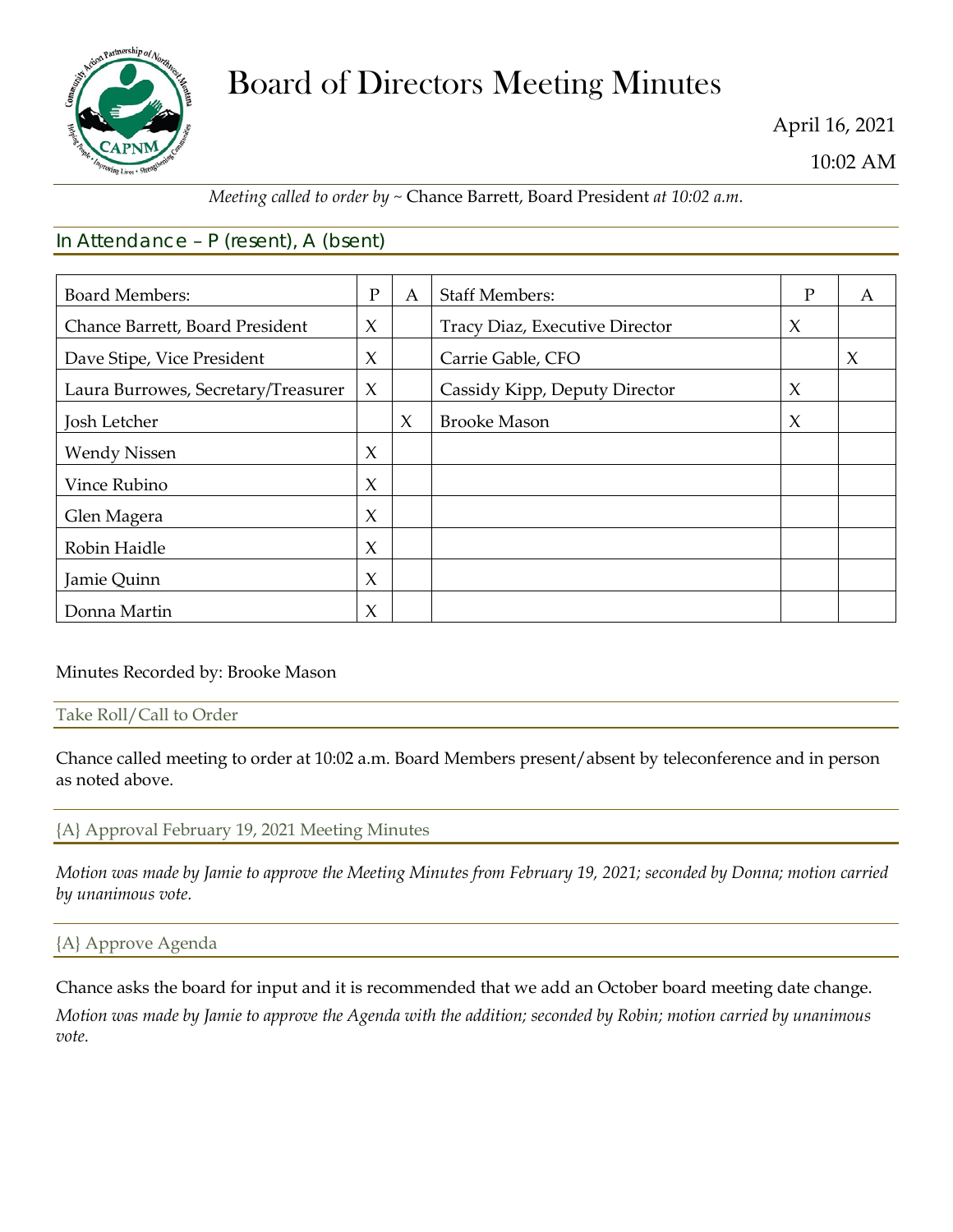With Carrie on vacation, Tracy updates. Everything is good. CSBG and Housing Programs are all underspent. We're concerned about HUD funding being reduced. We just got 1.5 million in grants that we need to spend creatively or we lose it. The Northwestern Energy contract has not been received at this time.

*Motion was made by Robin to approve updated financial status; seconded by Wendy; motion carried by unanimous vote.*

#### {A} Bylaw Committee Report

Vince shares the bylaw committee report. The major change was that anyone out of state can attend remotely. Other special circumstances include those who are affected by weather and personal health issues.

*Motion was made by Donna to approve the bylaw changes; seconded by Glen; motion carried by unanimous vote.*

{B} Update on Courtyard

Cassidy relays that there are mold issues in five of the units in the Courtyard Apartments. We notified the contractor and Hammerquist. The rebuild was completed. Hammerquist wants a second inspection, and we would prefer that be done with third party experts. An additional issue was the discovery of no hub coupling on the sewer lines. We have been documenting all communication with Hammerquist on the above issues. CAPNW continues to work with legal counsel on the issue and it is evident that an additional operating deficit loan from ReCap to the property will be needed. The amount is unknown at this time, but a request for board vote is anticipated before the next board meeting.

#### {B} Update on Libby Property

Cassidy and Tracy share that the board voted to move forward in pursuing a joint venture on a low-income housing tax credit project with American Covenant. They submitted their letter of intent for a tax credit project through the Montana Board of Housing. Currently, the tax credit attorney is working to develop an MOU memorializing the salient business points between American Covenant and CAPNW. The asset management committee will likely be called upon to discuss and review documents as they are generated.

{A} Approve Consent Agenda

Cassidy presents the Consent Agenda.

*Motion was made by Jamie to approve the Consent Agenda; seconded by Laura; motion carried by unanimous vote.*

{B} Risk Assessment 2021

Tracy shares that we did very well with little needed to work on. The safety committee will review the risk assessment. The board also needs to do a self-assessment.

{B} Questions on Program Reports

Tracy leads a discussion on the new state ERAP program as well as a possible auto-donation set up in E&T. Also recommended was a management meeting to discuss the standardization of program reports to include possible metrics of how much money is being spent per client.

{B} Agency Personnel Status